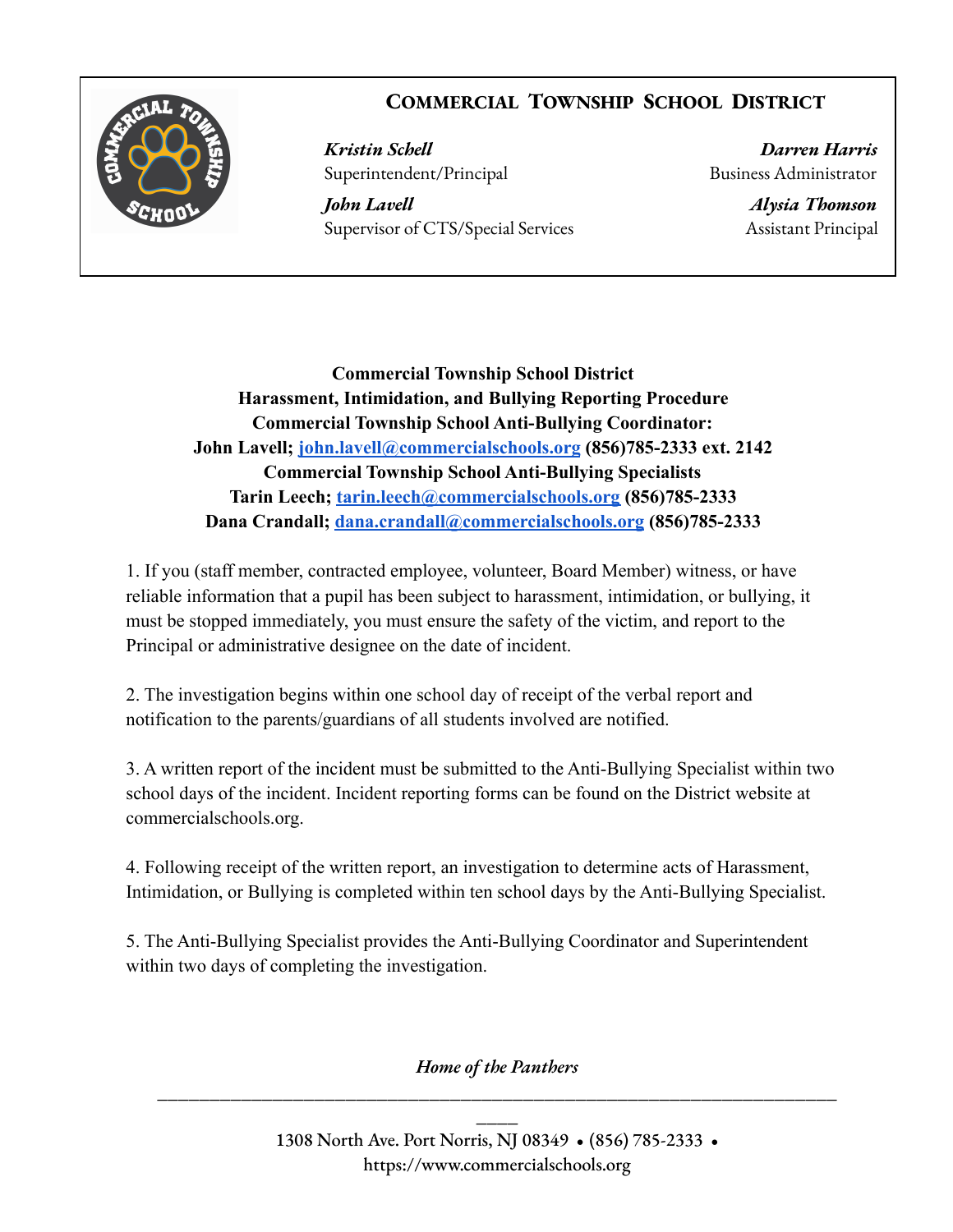## **COMMERCIAL TOWNSHIP SCHOOL DISTRICT**



*Kristin Schell Darren Harris* Superintendent/Principal Business Administrator

*John Lavell Alysia Thomson* Supervisor of CTS/Special Services Assistant Principal

6. The investigation results are submitted to the Board of Education for review at the next scheduled meeting, with parental notice of the findings sent out within five days of the Board of Education meeting.

7. Board Hearing: Parents may request confidential hearing before the Board of Education which occurs within ten (10) calendar days of request.

8. The Board of Education issues a written decision to affirm, reject, or modify the Superintendent's decision at the subsequent Board of Education meeting.

9. Board Decision: Board must issue a decision, in writing, to affirm, reject or modify the Superintendent's decision at the next Board meeting following receipt of the report. Board's decision may be appealed to the Commissioner of Education within ninety (90) calendar days. Civil Rights Complaint: Parents may file a complaint with the New Jersey Division of Civil Rights within 180 calendar days of incident, or in State or Federal Court, if HIB is based on a characteristic protected under State or Federal law. ECS Investigation: Executive County Superintendent shall investigate a complaint of a violation by a school district when a complaint is not adequately addressed at the local level.

\*\* If you (staff member, contracted employee, volunteer, Board Member) witness, or have reliable information that a pupil has been subject to harassment, intimidation, or bullying, following completion of a school investigation, a written report must be submitted to the Anti-Bullying Specialist outlining additional details of witnessed as it relates to the investigated incident. The Anti-Bullying Specialist holds the authority to amend an investigation upon receipt of additional information.

*Home of the Panthers* **\_\_\_\_\_\_\_\_\_\_\_\_\_\_\_\_\_\_\_\_\_\_\_\_\_\_\_\_\_\_\_\_\_\_\_\_\_\_\_\_\_\_\_\_\_\_\_\_\_\_\_\_\_\_\_\_\_\_\_\_\_\_\_\_\_**

> 1308 North Ave. Port Norris, NJ 08349 • (856) 785-2333 • https://www.commercialschools.org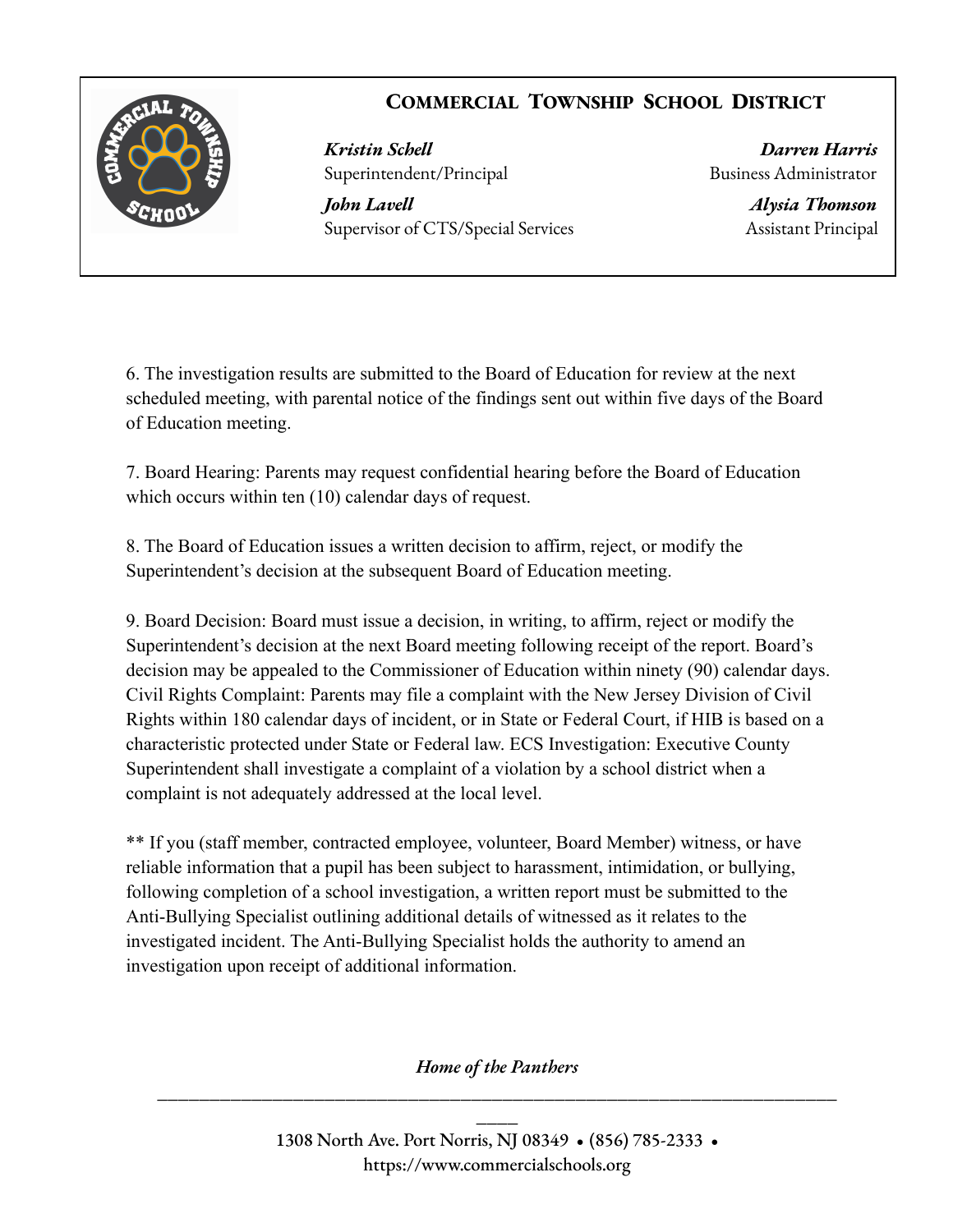



*Kristin Schell Darren Harris* Superintendent/Principal Business Administrator

*John Lavell Alysia Thomson* Supervisor of CTS/Special Services Assistant Principal

## **COMMERCIAL TOWNSHIP SCHOOL DISTRICT STATEMENT OF ASSURANCE HARASSMENT, INTIMIDATION, AND BULLYING REQUIREMENTS**

In accordance with state regulations, N.J.S.A. 18A:37-15 et seq, you are being provided with the Commercial Township School District's HIB reporting procedures and district policy as an approved volunteer within the District. This information is required to be shared with you, in addition to details regarding state requirements and legal obligations associated with the Anti-Bullying Bill of Rights. Please review each document from the links provided below to familiarize yourself with District policy, procedures, and bullying prevention information. Once you have reviewed all of the documents, submit the signed statement of assurance to your building office.

1. District Policy - 5131.9

[https://drive.google.com/file/d/0B2ZA6LfAU3mlcnVPOTVza1k5Rjd3dnI4STF5NTBBZ3Bm](https://drive.google.com/file/d/0B2ZA6LfAU3mlcnVPOTVza1k5Rjd3dnI4STF5NTBBZ3BmbFU0/view?usp=sharing) [bFU0/view?usp=sharing](https://drive.google.com/file/d/0B2ZA6LfAU3mlcnVPOTVza1k5Rjd3dnI4STF5NTBBZ3BmbFU0/view?usp=sharing)

2. Commercial Township Harassment, Intimidation, and Bullying Reporting Procedures [http://commercialschools.org/wp-content/uploads/2017/09/CTSD-HIB-Reporting-Procedure.p](http://commercialschools.org/wp-content/uploads/2017/09/CTSD-HIB-Reporting-Procedure.pdf) [df](http://commercialschools.org/wp-content/uploads/2017/09/CTSD-HIB-Reporting-Procedure.pdf)

3. Commercial Township Schools HIB Incident Report Form

[http://commercialschools.org/wp-content/uploads/2017/09/CTSD-HIB-Incident-Report-Form-](http://commercialschools.org/wp-content/uploads/2017/09/CTSD-HIB-Incident-Report-Form-1-1.pdf)[1-1.pdf](http://commercialschools.org/wp-content/uploads/2017/09/CTSD-HIB-Incident-Report-Form-1-1.pdf)

4. Harassment, Intimidation, and Bullying - Online Parent Tutorial <http://www.nj.gov/education/students/safety/behavior/hib/tutorials/ParentTut2.pdf>

*Home of the Panthers* **\_\_\_\_\_\_\_\_\_\_\_\_\_\_\_\_\_\_\_\_\_\_\_\_\_\_\_\_\_\_\_\_\_\_\_\_\_\_\_\_\_\_\_\_\_\_\_\_\_\_\_\_\_\_\_\_\_\_\_\_\_\_\_\_\_**

> 1308 North Ave. Port Norris, NJ 08349 • (856) 785-2333 • https://www.commercialschools.org